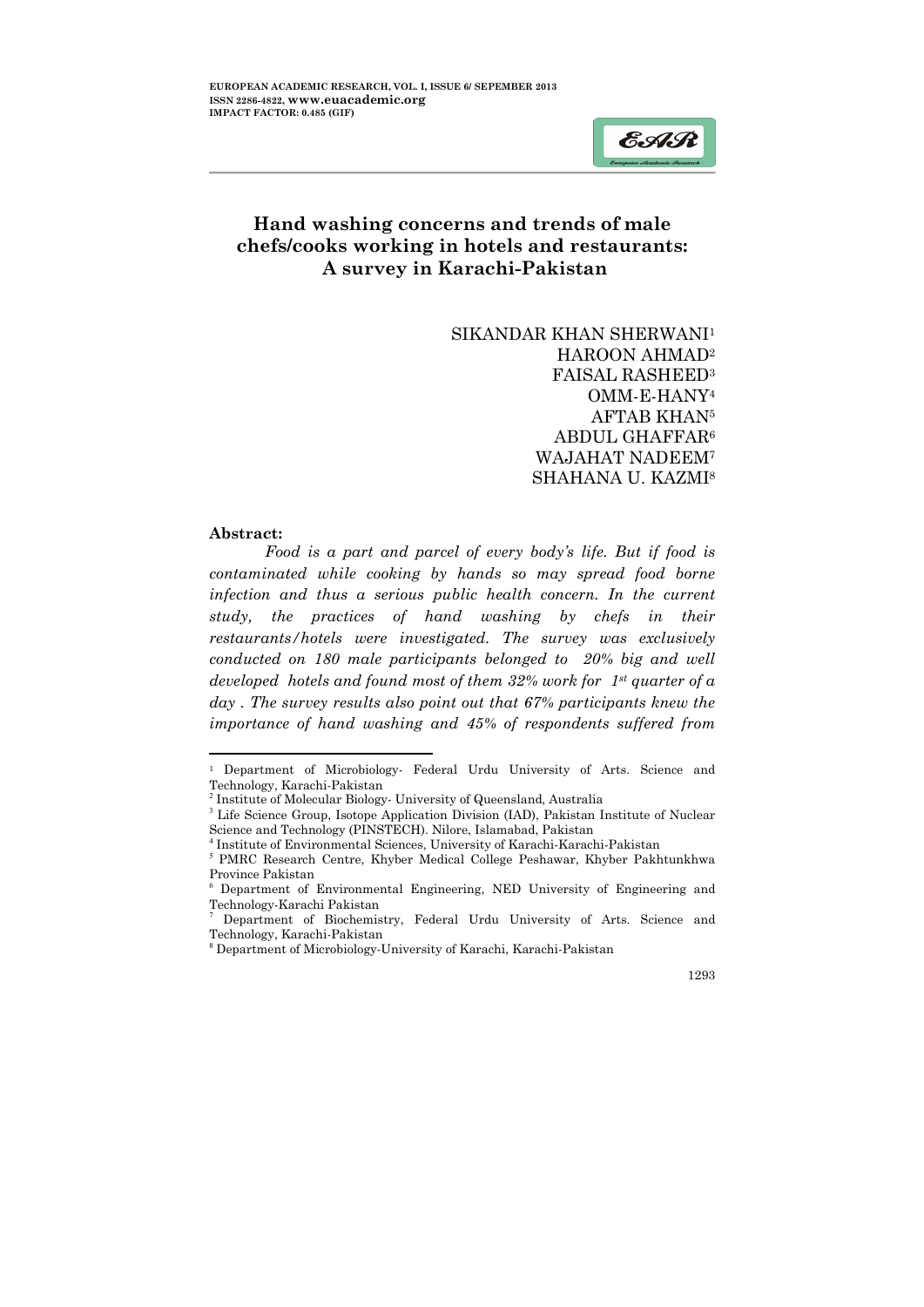*stomach diseases as only 27% of chefs wash hands with plain water. A healthy majority around 91% workers wash hands before cooking meal and for hand washing timing 86% of them spend less than 1 min. This report illustrates that 4% thought that hand washing cannot transmit diseases and 47% workers wash hand after attending toilet however. This report shows that 25% workers know the proper procedure of hand washing.*

Key words: contamination, food, handwashing, soap, unhygenic

### Introduction

Food poisoning or food borne infection are the illnesses caused by consumption of food containing bacteria, viruses or other pathogens (Humphrey *et al.* 2007, Tribe *et al.* 2002). Several health agencies and scientists who have worked on food related diseases have reported because of unhygienic food consumption there are high chances of getting different serious diseases of prime concern e.g. diarrhea (Wilson 2005*,* Argudín *et al.* 2010).Diseases owing to having microbial contaminated food accounts for 5000 deaths, 325000 hospitalization (Mead *et al*. 1999) and 76 million illnesses in the United States only ( Imee *et al*. 2007).In the recent past as the demand for meals at restaurants had significantly increased so that the concerns about hygiene issues also got importance speedily (Imee *et al*. 2007). Hand washing has always been a concerning issue and factor among food handlers in restaurants (Fendler *et al.* 1998*)*. For centuries there has been tremendous stress on the importance of proper hand washing in order to prevent the bioburden of gastrointestinal diseases (Fendler *et al.* 1998), infections (Bryan*,* 1982) intoxications (Lukinmaa *et al.* 2004) illnesses and outbreaks (Souza *et al.* 2003; Souza *et al.* 2005*)*. More often rather a very well established fact now that majority of food borne diseases is the cause of improper hand

#### EUROPEAN ACADEMIC RESEARCH, VOL. I, ISSUE 6/ SEPTEMBER 2013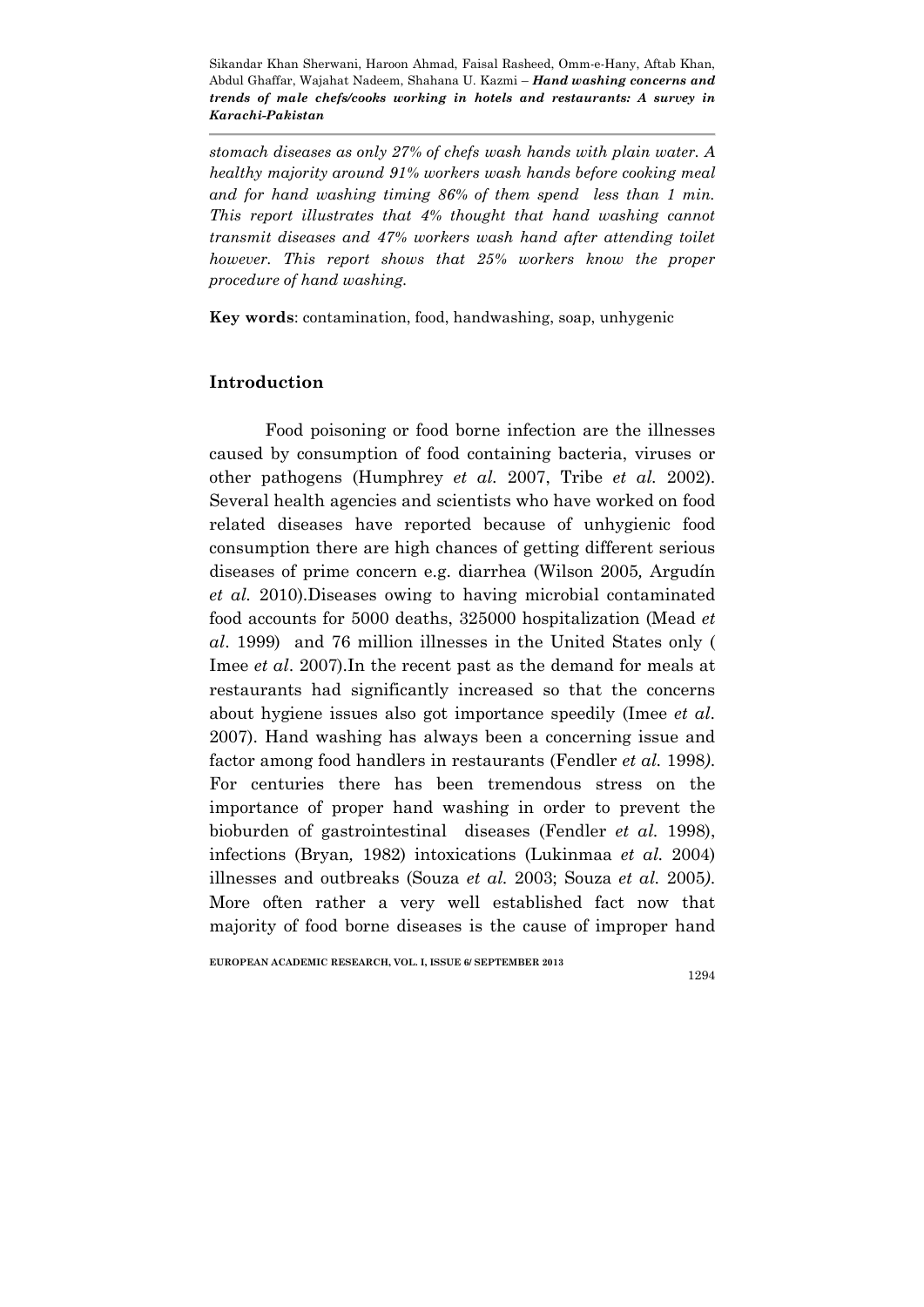washing or lack of hand washing among the food handlers (De Waal *et al*. 1996; FDA. 2004; Wanyenya *et al.* 2004, Gilling *et al.* 2001). Like in other countries, Pakistan is also facing a boom in restaurant industry. People are now being attracted more and more towards these glamorous places and also due to economical stress, below average community while work rely upon outside food and so suffer with GIT problems. As, past tract record in literature indicate that to date there has been no study on hand washing practices in such restaurants in Pakistan This study was conducted to fill out this gap in the current knowledge and to find out the extent to which hand washing is done by chefs in the restaurants of Karachi.

## Materials and Methods:

The survey was carried out on chefs who have been working in various restaurants and hotels of Karachi-Pakistan. Primarily, the targeted restaurants and hotels were those who were in access of common, average and below average class social status. The questionnaire was designed to determine the level of hand washing practices among these workers. The sample size was 180 male restaurant/ hotel workers. Male population was chosen deliberately because they often work in the city for cooking food of common people. The questionnaire was also rechecked by the concerned experts for the sake of correction. They were selected randomly from different locations in Karachi Pakistan during a period of four months i.e. January-April, 2012. The questionnaire is only based on yes or no reply. Moreover, questionnaire was also translated in urdu which is the mother tongue in Pakistan for better comprehension. This effort was done to engage more participants in the study and provided convenience for those respondents who were not good at English. As, some of the workers belong to different native places of Punjab, Sindh and

EUROPEAN ACADEMIC RESEARCH, VOL. I, ISSUE 6/ SEPTEMBER 2013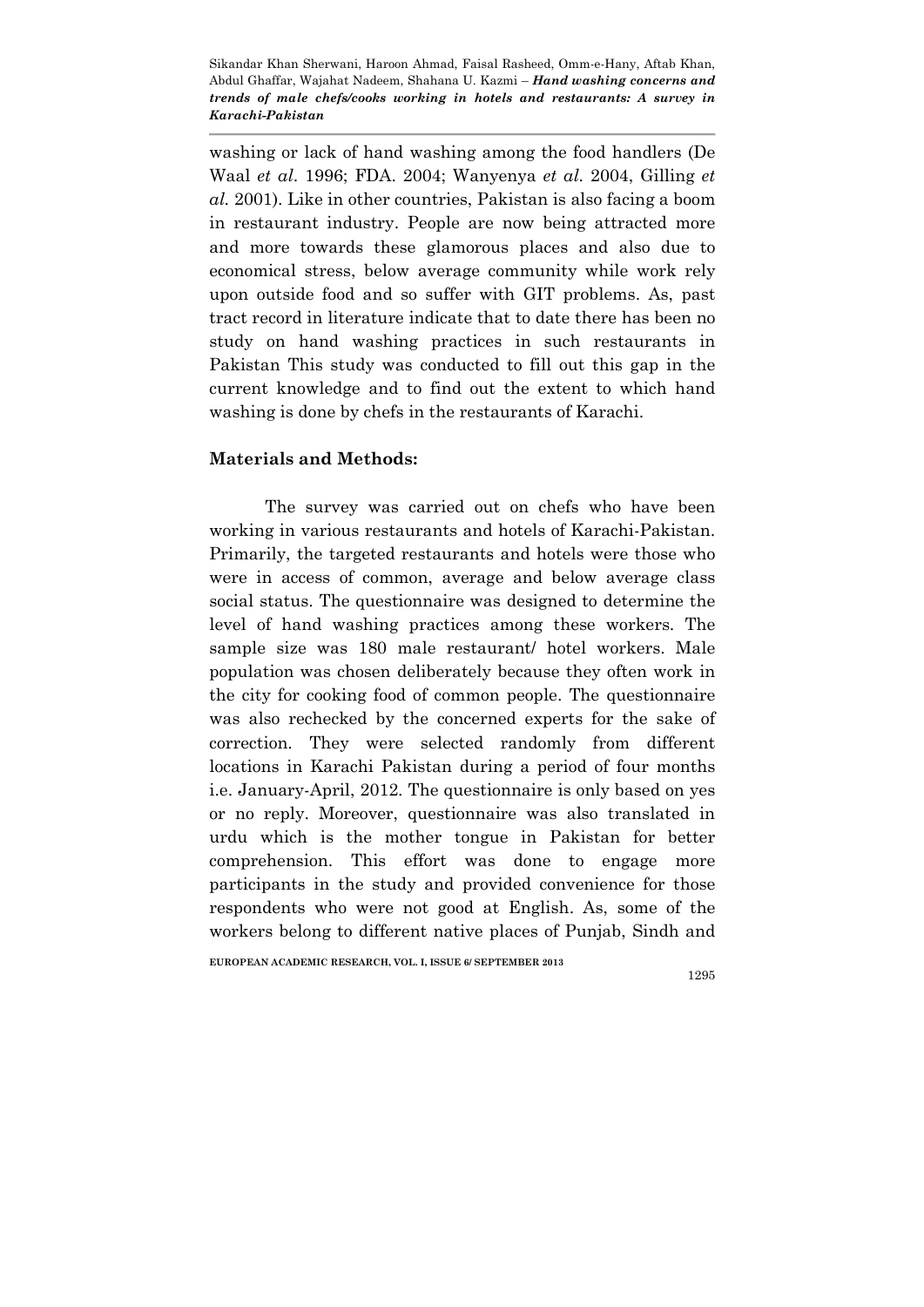NWFP. So, in order to make them understand the study purpose, local translators in their own languages were also hired.

## Results and Discussion

Improvements in the hand washing procedures are of immense importance to prevent the spread of diseases through infected food (Imee *et al*. 2007). However, there are certain basic problems or barriers that are present which restrict the food handlers/ chefs from hand washing (Clayton *et al*. 2002). These barriers include short time for food preparations (Green *et al.* 2006), poor food handling precautions (Clayton *et al*. 2002), inadequate kitchen policies, bad supervision (Green *et al.,* 2005) lack of equipment for hand washing (Dippold *et al.* 2003) and lack of other necessary commodities like soap, hot water and towel (Howes *et al*. 1996). Besides these highlighted barriers, some other studies have found that hand washing practice, although being very important, are yet at alarmingly low rate or at least priority of people (FDA 2004). According to the survey report, the illiterate chefs in this study were 62% while literate accounted for 32% as indicated in Fig 1. The hotels that were included in the study were 20% big and well developed, 27 % were moderate or medium level, 16% were small and majority of them were below average as mentioned Fig 2. This survey also indicates the workload and found that  $32\%$  work for 1<sup>st</sup> quator of a day, 23% for 12 hours, 33% for 8 hours and 12% for 4 hours as mentioned in Fig 3.The survey results also point out that that 67% participants knew the importance of hand washing, 63% were aware of hand washing practices ,23% frequently perform hand washing and 32% were aware of the usage and benefits of antibacterial soap as mentioned in Table 1.This survey also draws the attention that 45% of respondents suffered from stomach diseases, 18% never

EUROPEAN ACADEMIC RESEARCH, VOL. I, ISSUE 6/ SEPTEMBER 2013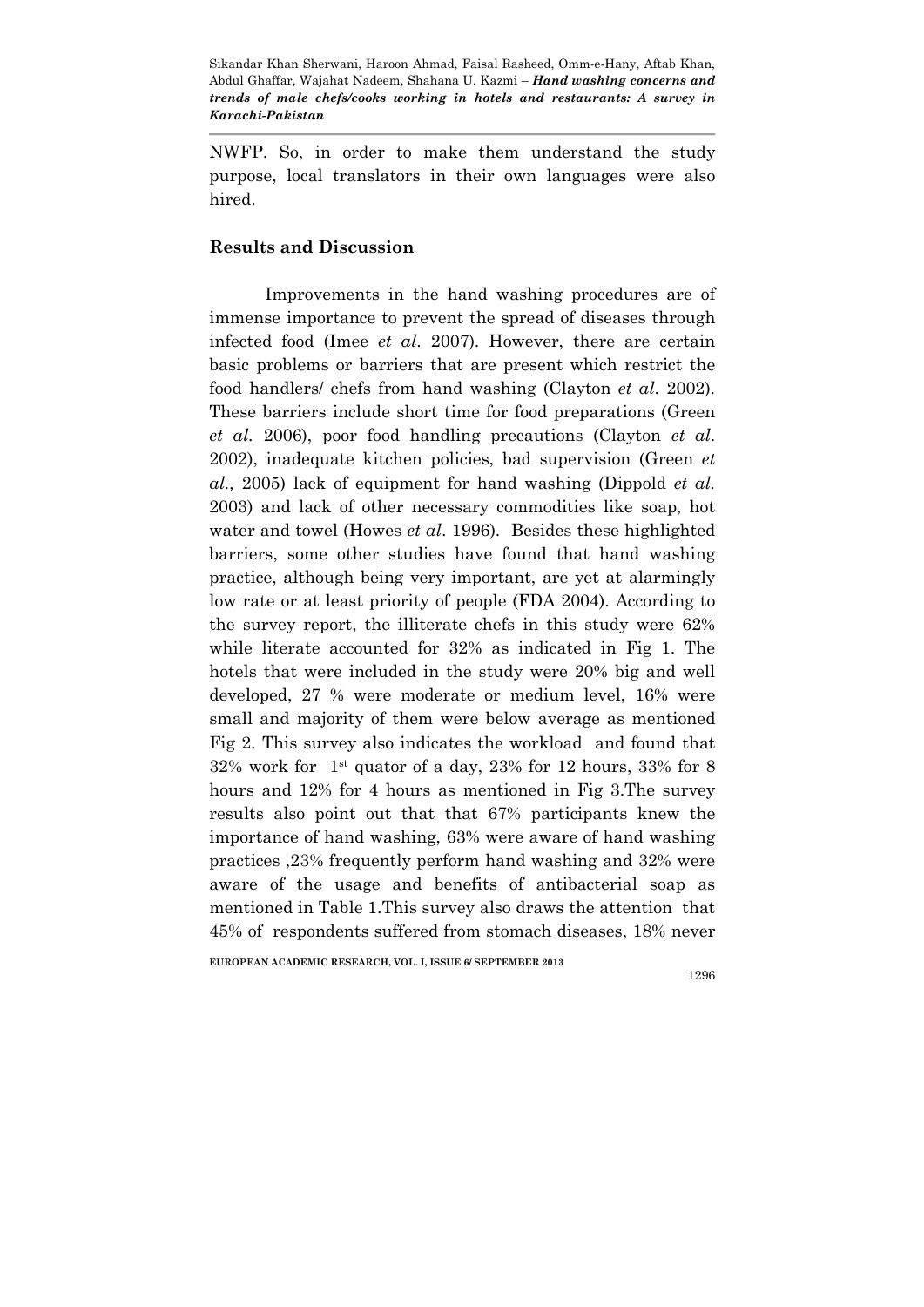faced any disorder, 11% only have some occasional diseases and 26% did not remember that they had suffered from any complication as in Fig 4.Another point that was noted 27% of chefs wash hands with plain water , 24% practices hand washing with antibacterial soap and majority 49% of the them use just plain water for hand washing as in indicated in Fig 5.

This report indicates that 23% hotel workers are used to wear gloves regularly, 23% uses gloves sometime, 11% mostly forget to use gloves and most of them 43% of hotel workers never use gloves as pointed in Fig 6. Moreover, it was shown that 91% workers in the restaurants wash hands before cooking and 22% after cooking, 9% does not wash hands before preparing meal and 79% does not wash hands after making food as in Fig 7. Similarly, as far as hand washing timing is concerned, 86% workers spend less than 1 min and on the other hand, 10% spend more than 1 min as in Fig 8 .In the same connection, 64 % of workers do hand washing before handling fruits 64%and 28% before handling vegetables as mentioned in Fig 9. This report illustrates that 4% thought that hand washing cannot transmit diseases, 55% were aware of the fact that diarrhea can transfer by hands, 66% knows that dirty nails can cause infection and 54% also answered that coughing and sneezing can cause infection if not wash hand properly as pointed out in Fig 10. Another finding was that 22% participants had not well enough knowledge of germs, 16% did not know about germs at all, 11% heard the word germ for the first time in life and 50% had a good knowledge of word germs as in Fig 11.This report indicates that majority 46% do not have soap, 14% do not have soaps in their near premises and 40% have an access of soap in their working are as in Fig 12.This survey report shows that 47% workers wash hand after attending toilet however; 15% forget to wash hand , while; 16% occasionally wash hand and 21% do not wash hand at all after attending toilet as indicated in Fig 13. This report shows that

EUROPEAN ACADEMIC RESEARCH, VOL. I, ISSUE 6/ SEPTEMBER 2013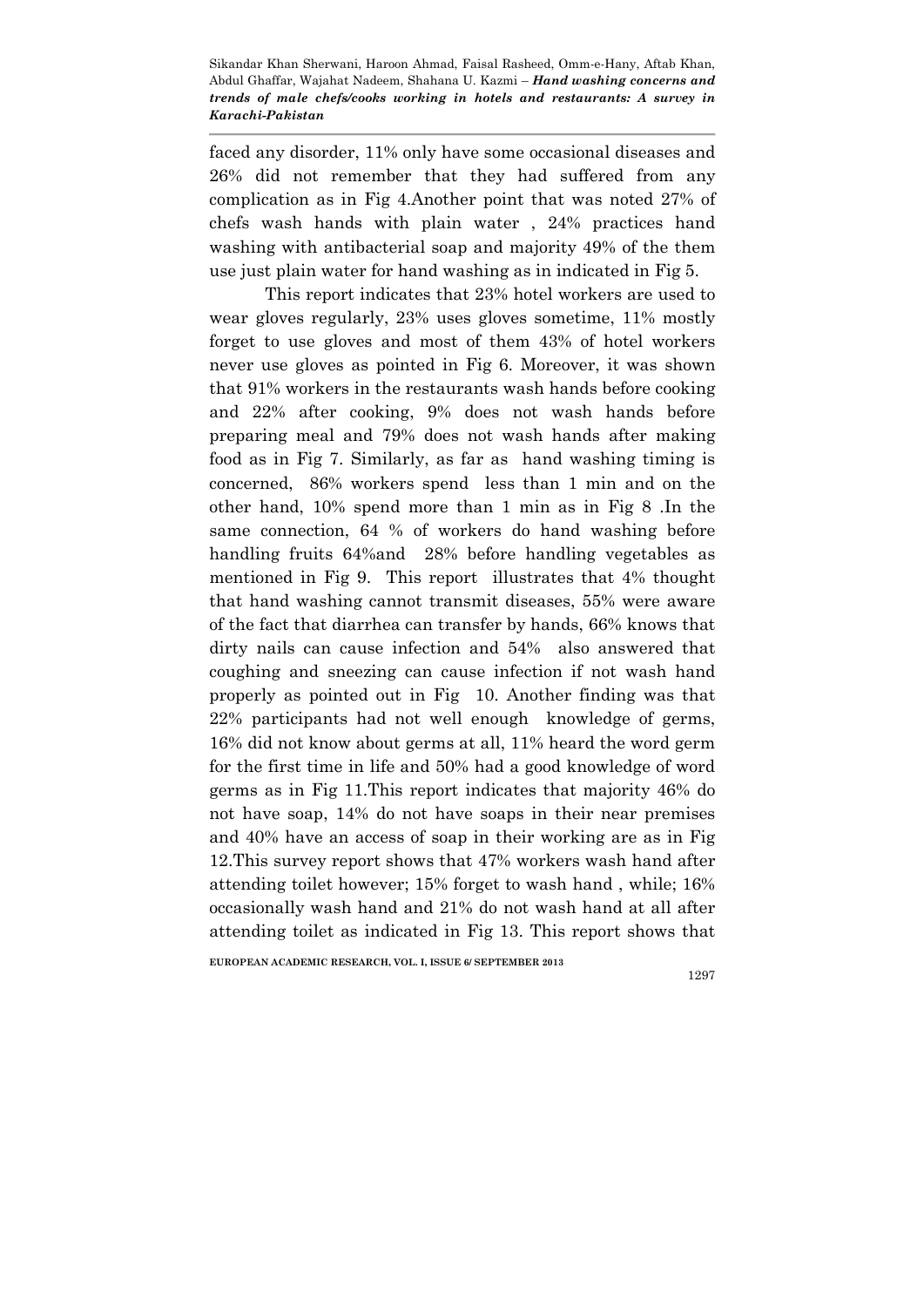25% workers know the proper procedure of hand washing, 17% was not aware of and 55% have some level of knowledge as in Fig 14. Another finding was 37% of chefs use the method of air drying, 16% do not remember to dry them, while 21% dry hands with towel and 24% workers use shared towel among their colleagues as mentioned in Fig 15. In another study from Australia it was reported with the aid of video camera observation that the major causes of food borne diseases were: poor hand washing technique, no hand washing before making food, improper kitchen cleaning, animals presence in kitchen, constant touching of face, nose and hairs while making food and limited number of shared towels for drying (Jay *et al*. 1999). Furthermore, the presence of *Salmonella*, *Campylobacter*, *Escherichia coli*  and *Staphylococcus aurous* species has been demonstrated to be the result of no or improper hand washing procedure (Gorman *et al*. 2002).Till recent times many food borne disease outbreaks have been seen in different areas of the world especially in Western Europe i.e. Austria, Belgium, Finland, France, Germany, Ireland, Italy, the Netherlands, Norway, Portugal, Sweden, Switzerland, and the United Kingdom however surprisingly enough among the effected people those who eat at



Figure 01: This figure shows that illiterate participants in the study were 62% while literate accounted for 32%.

EUROPEAN ACADEMIC RESEARCH, VOL. I, ISSUE 6/ SEPTEMBER 2013

house accounted for only 12% (Anonymous 2001).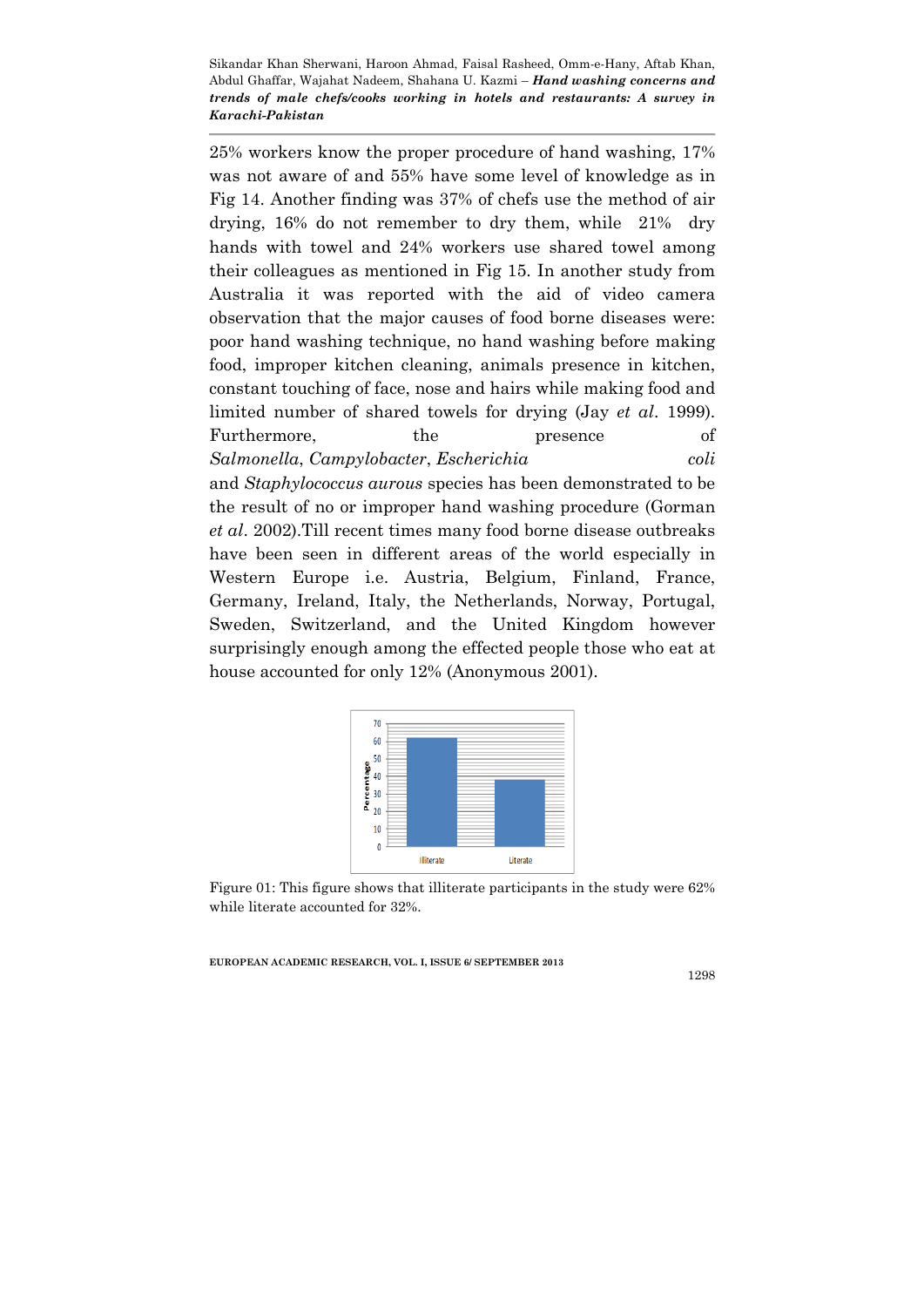

Figure 02: The figure shows the percentage number of different hotels that were selected for the study.



Figure 03: This figure shows the amount of workload in different restaurants

Table 01: This table shows the percentage of awareness and importance of hand washing among study participants..

| Category                  | Yes | NO |
|---------------------------|-----|----|
| <b>Importance of hand</b> | 67  | 33 |
| washing importance        |     |    |
| <b>Awareness of hand</b>  | 63  | 37 |
| washing practices         |     |    |
| <b>Frequent hand</b>      | 23  | 77 |
| washing                   |     |    |
| Awareness of              | 32  | 62 |
| antibacterial soap        |     |    |

EUROPEAN ACADEMIC RESEARCH, VOL. I, ISSUE 6/ SEPTEMBER 2013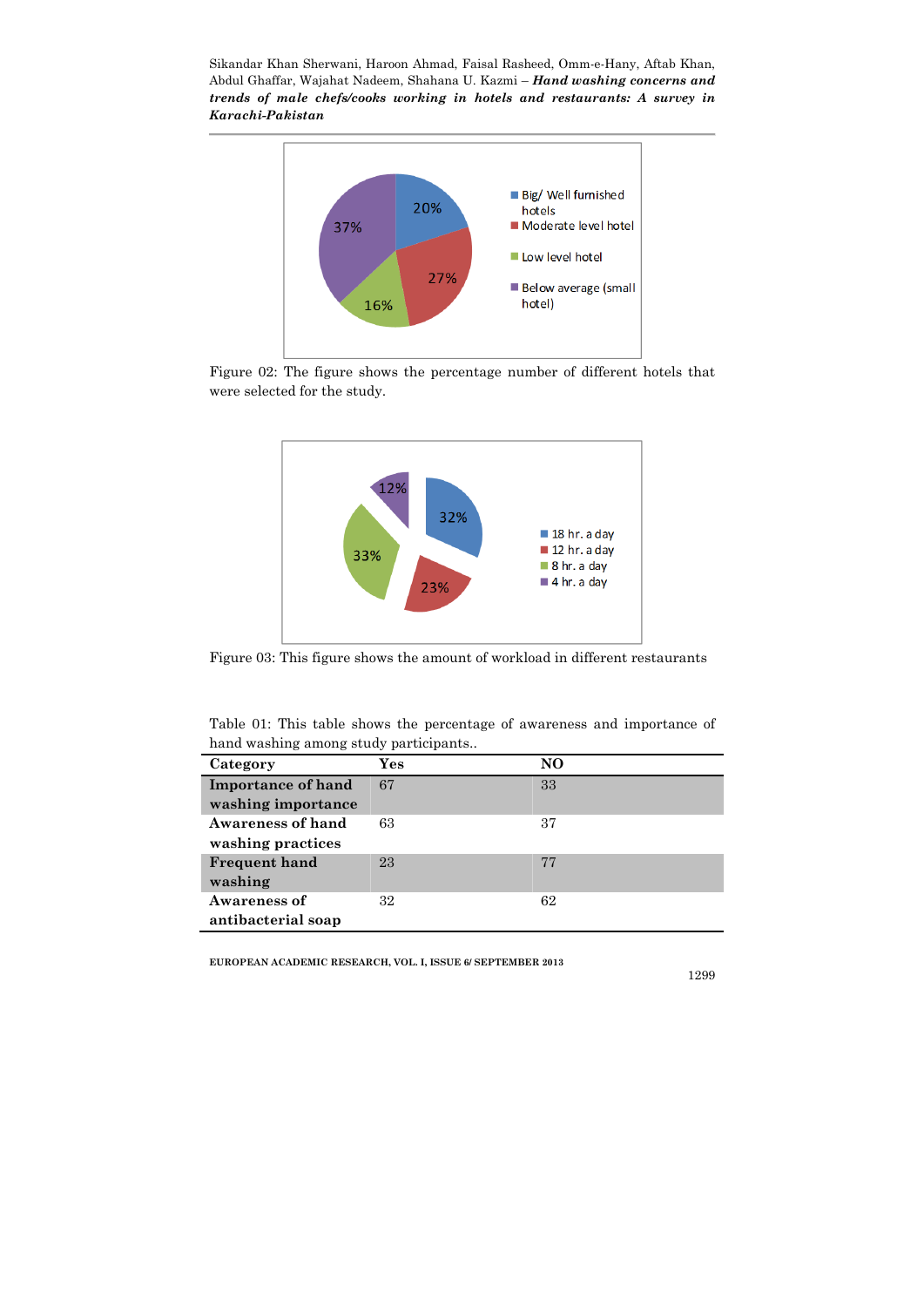

Figure 04: Shows the percentage of diseases that the participants reported to had suffered.



Figure 05: It illustrates the way hand washing is being carried out in the community.

EUROPEAN ACADEMIC RESEARCH, VOL. I, ISSUE 6/ SEPTEMBER 2013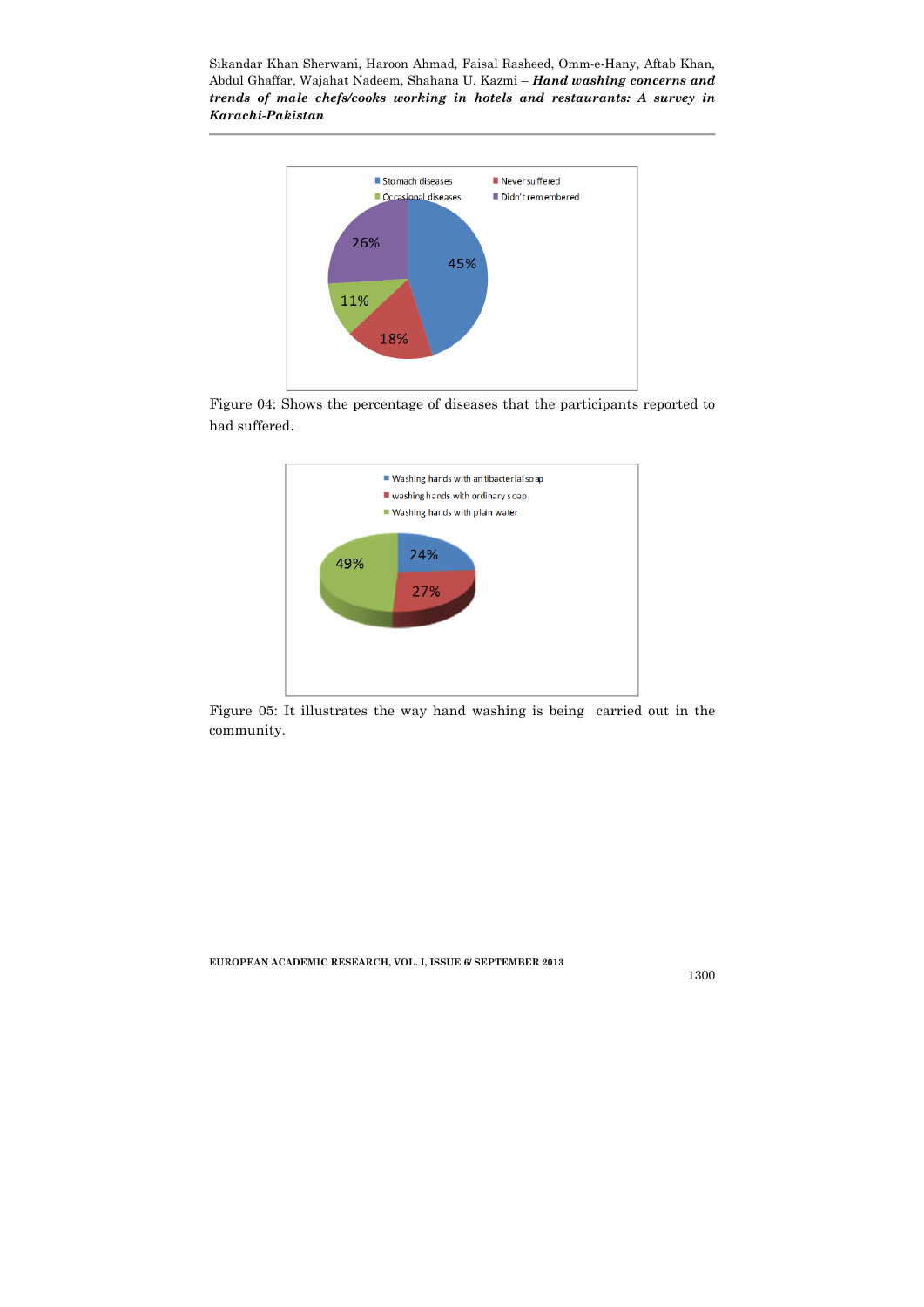





Figure 07: This figure shows the percentage of hand washing before and after cooking.



Figure 08: Show the percentage of hand washing timing.

EUROPEAN ACADEMIC RESEARCH, VOL. I, ISSUE 6/ SEPTEMBER 2013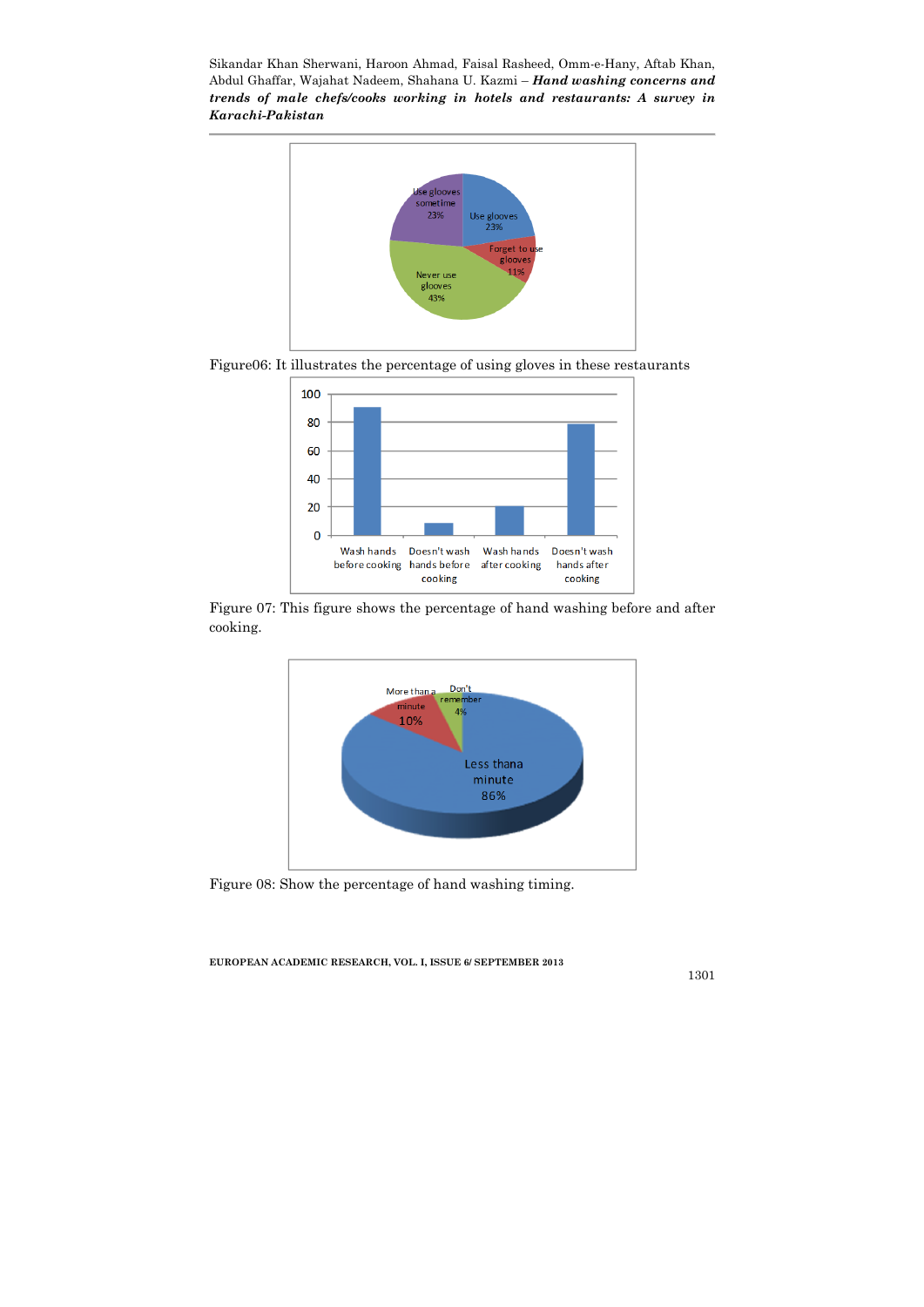

Figure 09: It shows the percentage of hand washing before handling different food items.



Figure 10: It illustrates the percentage to different questions related to germ transfer through hands

EUROPEAN ACADEMIC RESEARCH, VOL. I, ISSUE 6/ SEPTEMBER 2013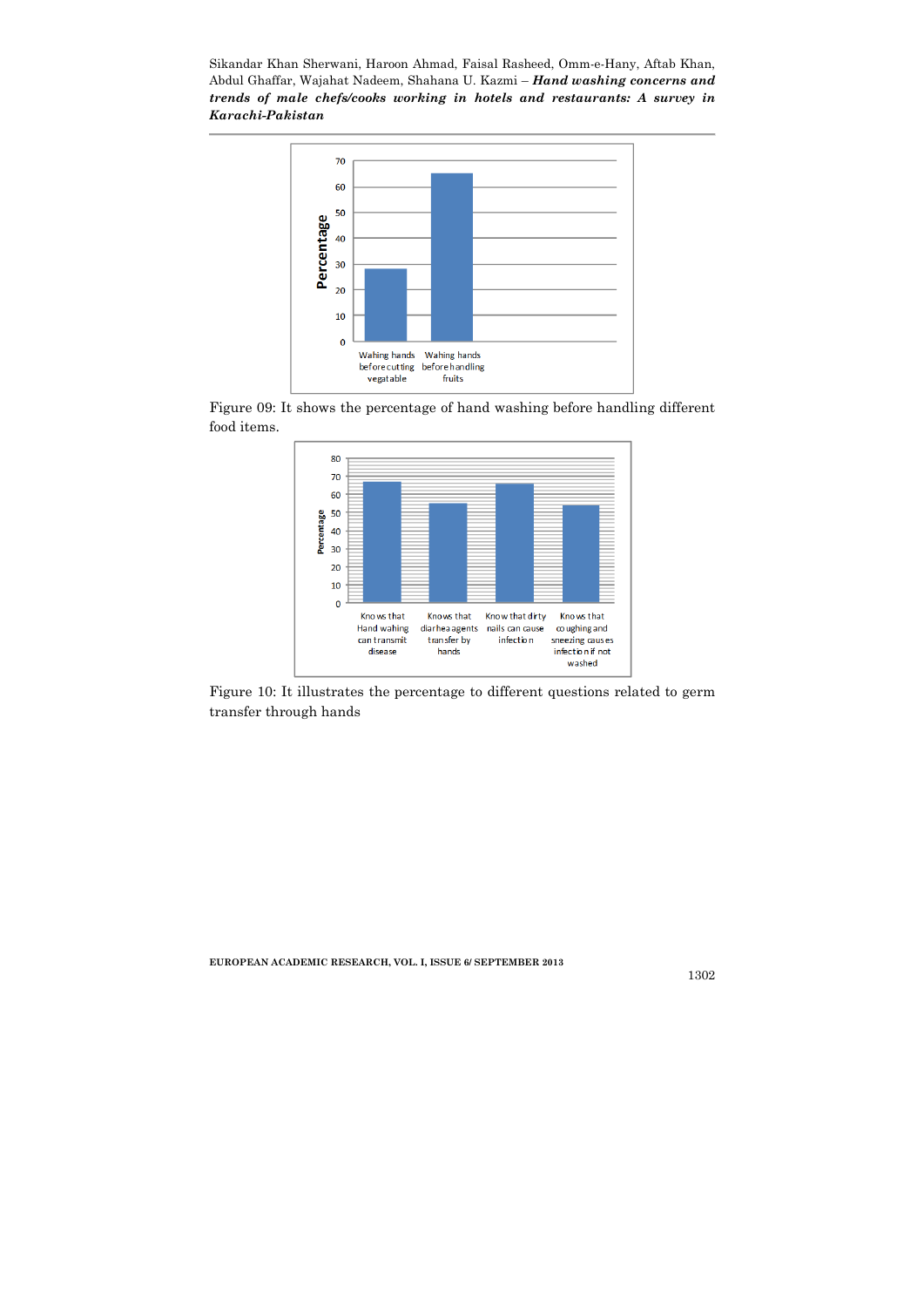

Figure11: This figure shows participants knowledge of germs.



Figure 12: This figure shows the facts about soap availability

EUROPEAN ACADEMIC RESEARCH, VOL. I, ISSUE 6/ SEPTEMBER 2013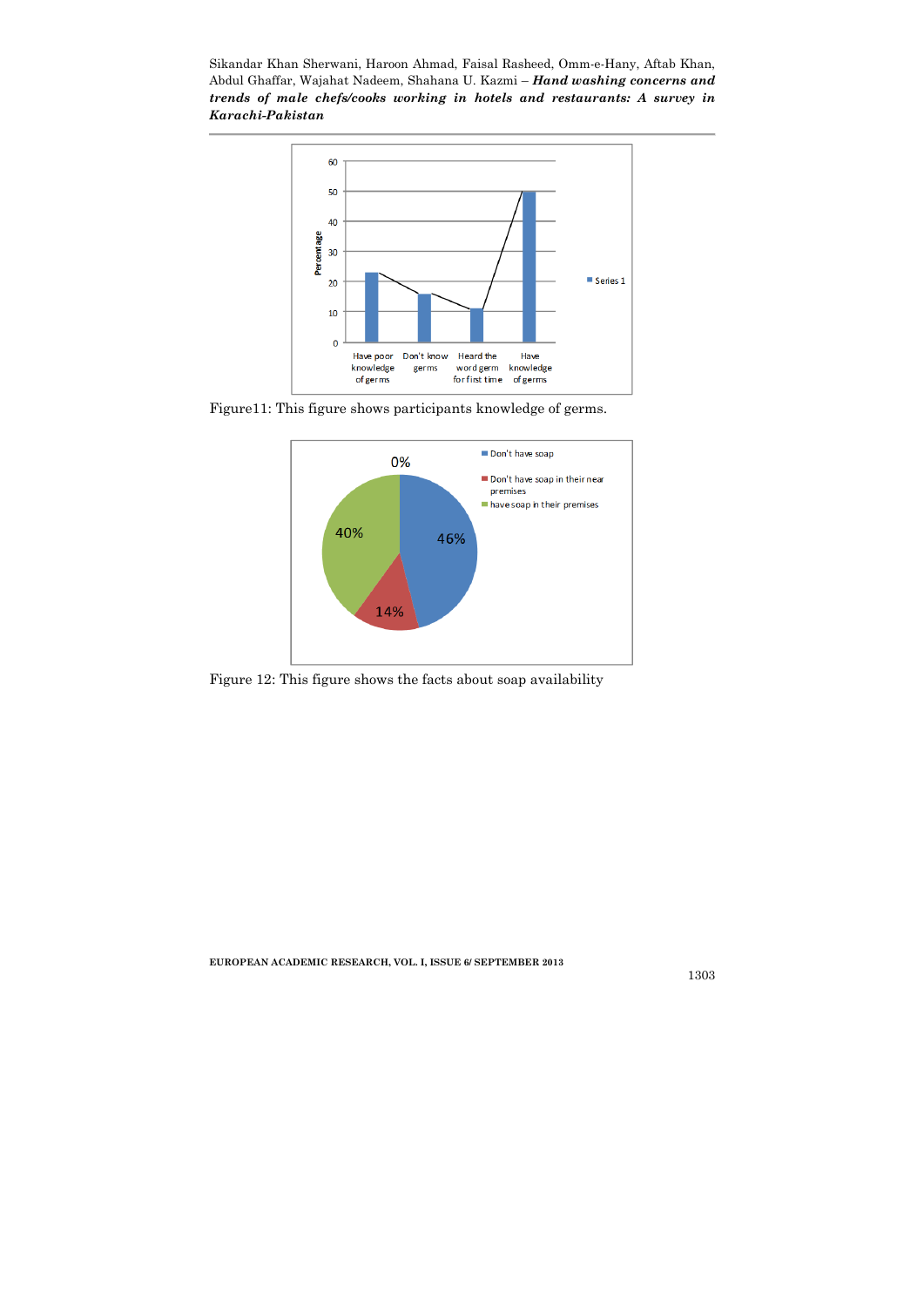

Figure13: This figure shows the hand washing frequency after attending toilet.



Figure 14: Show the knowledge of participants about technique in hand washing.

EUROPEAN ACADEMIC RESEARCH, VOL. I, ISSUE 6/ SEPTEMBER 2013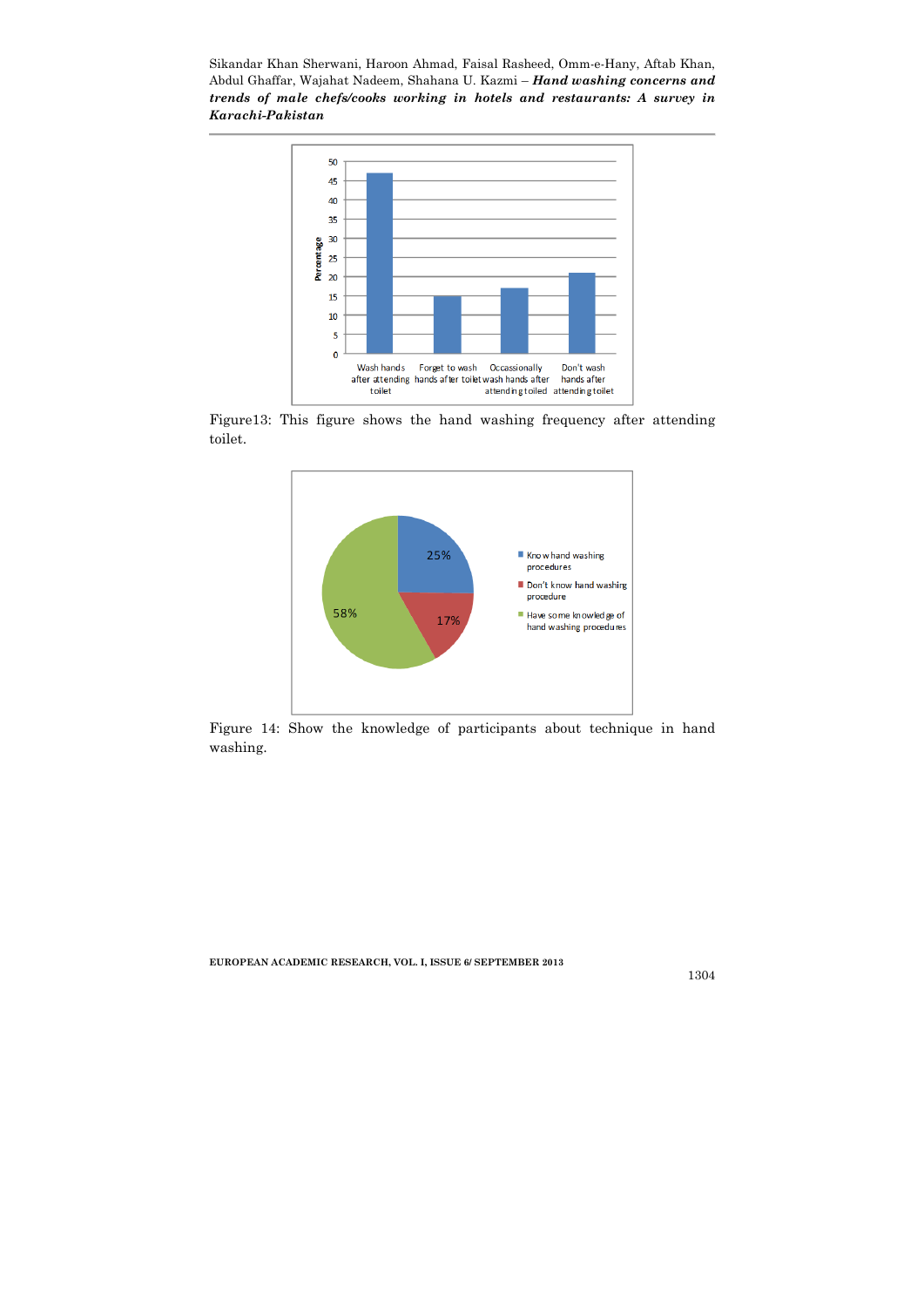

Figure15: This shows the percentage of different means of hand drying after hand washing.

## BIBLIOGRAPHY:

Anonymous. 2001. *WHO surveillance programme for control of foodborne infections and intoxications in Europe, 8th report 1999–2000*. Berlin, Germany: Bundesinstitut für Risikobewertung.

Argudín MÁ, Mendoza MC, Rodicio MR. 2010. "Food poisoning and Staphylococcus aureus enterotoxins." *Toxins (Basel)* 2 (7): 1751–73.

Bryan, F. L. 1982. "Diseases transmitted by foods." In *The United States Centers for Disease Control, classification and summary*. 2nd ed. Atlanta.

Clayton, D., Griffith, C., Price, P., & Peters, A. 2002. "Food handlers' beliefs and self-reported practices." *International Journal of Environmental Health Research* 12(1): 25-39.

De Waal, C.S., & Dahl, E. 1996. *Dine at your own risk: The failure of local agencies to adopt and enforce national food safety standards for restaurants*. Washington, DC: Center for Science in the Public Interest.

EUROPEAN ACADEMIC RESEARCH, VOL. I, ISSUE 6/ SEPTEMBER 2013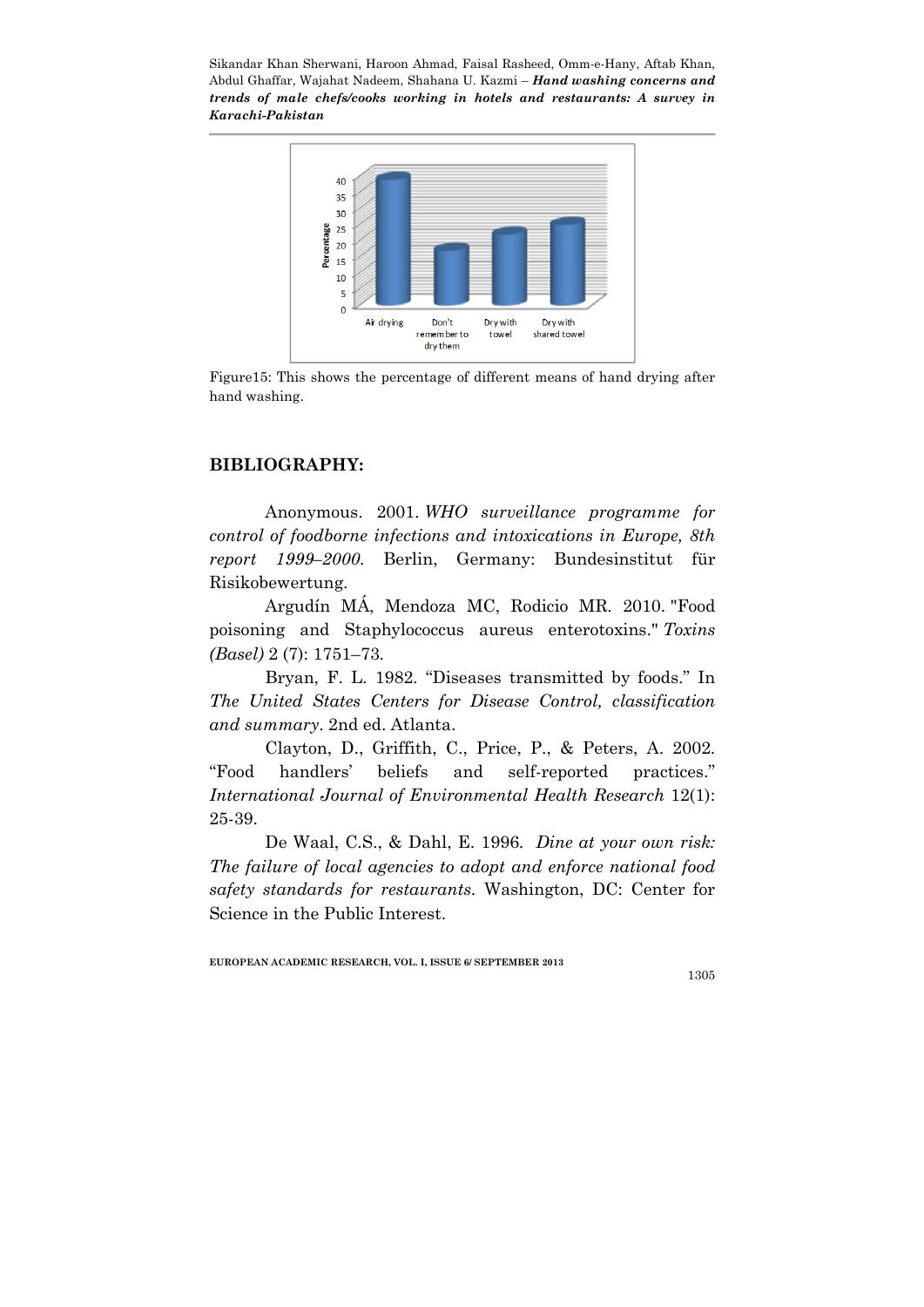Dippold, L., Lee, R., Selman, C., Monroe, S., & Henry, C. 2003. "A gastroenteritis outbreak due to norovirus associated with a Colorado hotel." *Journal of Environmental Health* 66(5): 13-17.

Fendler, E.J., Dolan, M.J., & Williams, R.A. 1998. "Handwashing and gloving for food protection, Part I: Examination of the evidence." *Dairy, Food and Environmental Sanitation* 18: 814-823.

Food and Drug Administration. 2004. *FDA report on the occurrence of foodborne illness risk factors in selected institutional foodservice, restaurant, and retail food store facility types* 2004. College Park, MD: FDA/Center for Food Safety and Applied Nutrition, Office of Compliance. Retrieved May 10, 2006, from http://www.cfsan.fda.gov/~dms/retrsk2.html

Gilling, S.; Taylor, E. A.; Kane, K.; Taylor, J. Z. 2001. "Successful hazard analysis critical control point implementation in the United Kingdom: understanding the barriers through the use of a behavioral adherence model." *J. Food Protect*. 64: 710-715.

Gorman, R., Bloomfield, S., Adley C.C. 2002. "A study of cross-contamination of food-borne pathogens in the domestic kitchen in the Republic of Ireland." *International Journal of Food Microbiology* 76(1–2):143–150.

Green, L., & Selman, C. 2005. "Factors impacting food workers' and managers' safe food preparation practices: A qualitative study." *Food Protection Trends* 25: 981-990.

Green, L., Selman, C., Radke, V., Ripley, D., Mack, J., Reimann, D, Stigger, T., Motsinger, M., & Bushnell, L. 2006. "Food worker handwashing practices: An observational study." *Journal of Food Protection* 69: 2417-2423.

Howes, M., McEwen, S., Griffiths, M., & Harris, L. 1996. "Food handler certification by home study: Measuring changes in knowledge and behavior." *Dairy, Food and Environmental Sanitation* 16: 339-343

EUROPEAN ACADEMIC RESEARCH, VOL. I, ISSUE 6/ SEPTEMBER 2013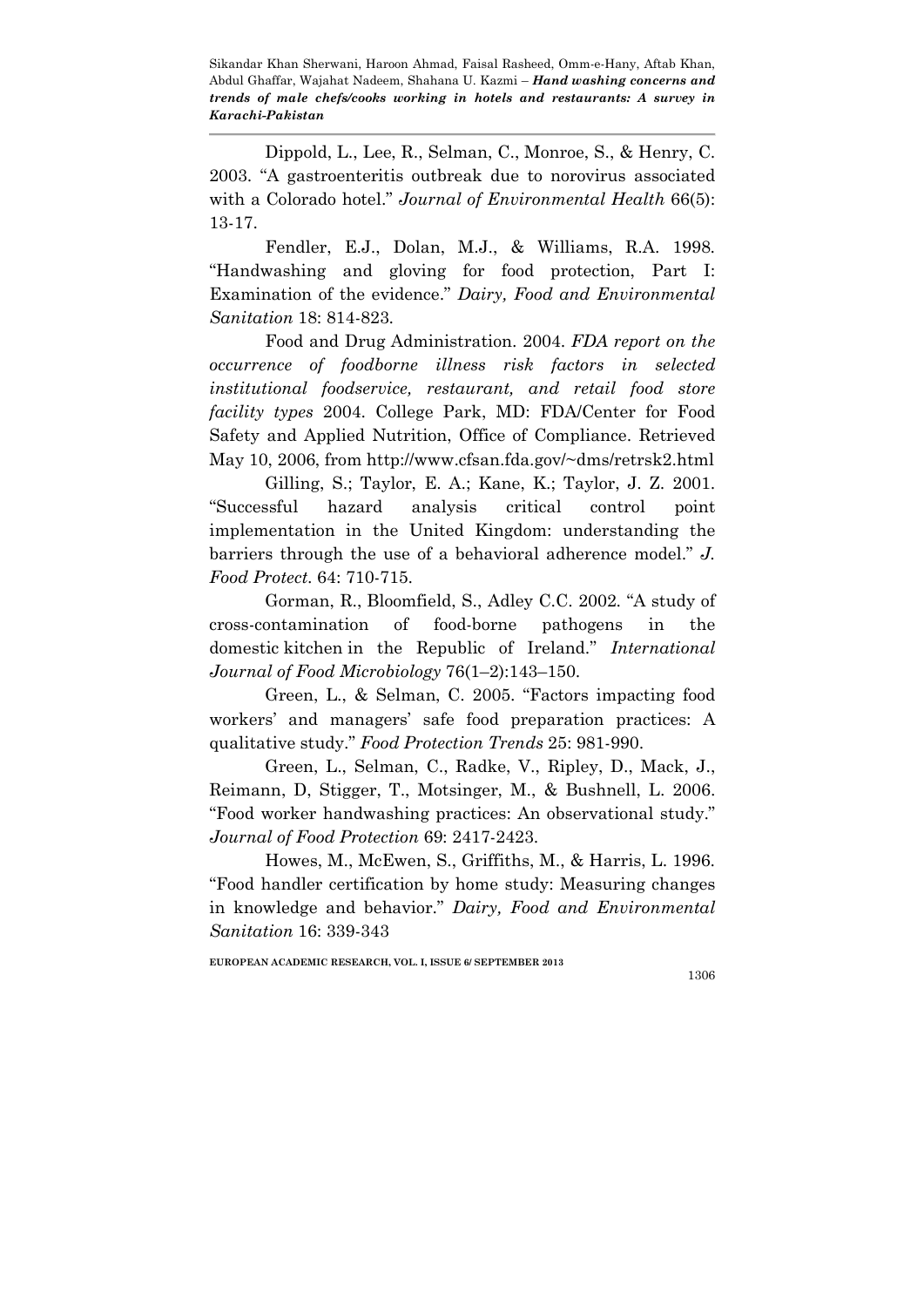Humphrey, Tom et al.; O'Brien, S; Madsen, M 2007. "Campylobacters as zoonotic pathogens: A food production perspective <internet>." *International Journal of Food Microbiology* 117 (3): 237–57.

Imee S. Pragle, Anna K. Harding, James C. Mack. 2007. "Food Workers' Perspectives on Hand washing Behaviors and Barriers in the restaurant Environment." *Journal of Environmental Health* 1:27-32.

Jay, L. Stephen; Comar, Derio; Govenlock, Lachlan D. A. 1999. "Video Study of Australian Domestic Food-Handling Practices." Journal of Food Protection 62(11): 1285-1296.

Lukinmaa, S.; Nakari, U.; Eklund, M.; Siitonen, A. 2004. "Application of molecular genetic methods in diagnostics and epidemiology of food-borne bacterial pathogens." APMIS 12: 908-929.

Lynch, R.A., Elledge, B.L., Charles, P.H., Griffith, C.C., &Boatright, D.T. 2003. "A comparison of food safety knowledge among restaurant managers, by source of training and experience, in Oklahoma County, Oklahoma." *Journal of Environmental Health* 66(2): 9-14.

Mead, P.S., Slutsker, L., Dietz, V., McCaig, J.S., Shapiro, C., Griffin, P.M., &Tauxe, R.V. 1999. "Food-related illness and death in the United States." *Emerging Infectious Diseases* 5(5): 607-622.

Souza, E. L.; Silva, B. H. C.; Sousa, C. P. 2003. "Manipuladores como causas potenciais de contaminação de alimento enteral." São Paulo. *Infarma*: 15: 71-73.

Souza, E. L.; Silva, C. A.; Sousa. C. P. 2005. "Bacteriocins molecules of fundamental impact on the microbial ecology and potential food biopreservatives." *Braz.. Arch. Biolog. Technol*. 48: 559-566.

Souza, E. L.; Lima, E. O.; Sousa, C. P. 2005. "Inhibitory action of some essential oils and phytochemicals on the growth

EUROPEAN ACADEMIC RESEARCH, VOL. I, ISSUE 6/ SEPTEMBER 2013